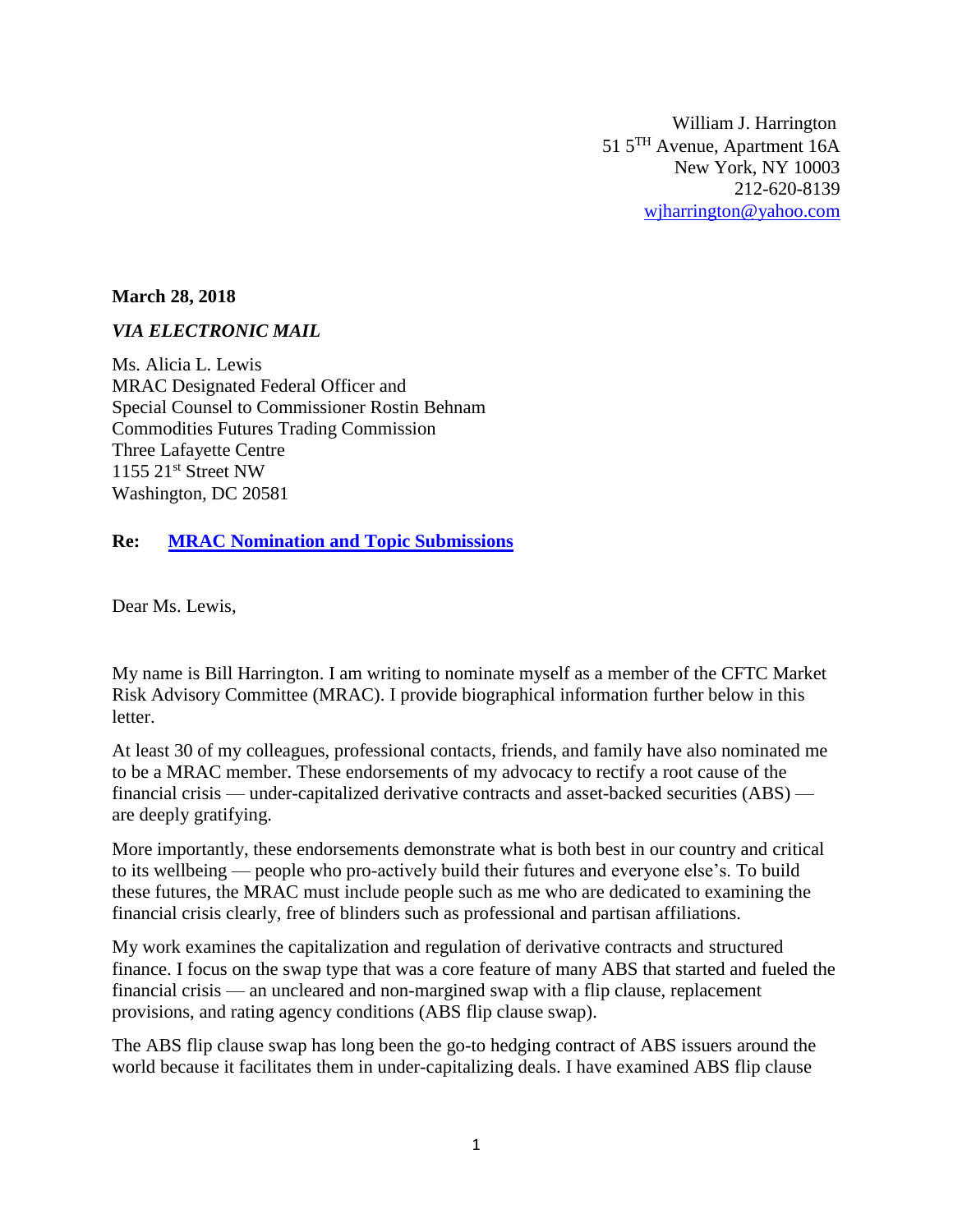swaps since 1999 and consider them to be among the financial instruments that most undermine financial sustainability.

ABS counsel, investors, rating agencies, and regulators have long known just how destructive an ABS flip clause swap can be. A nine-year proceeding in the Lehman bankruptcy case regarding ABS flip clause swaps pitted the estate of Lehman Brothers against 200-plus investors, three of the largest US banks, and counsel at 22 law firms. The estate of Lehman Brothers, which may appeal, lost 100% of swap assets equal to USD 1BN.<sup>1</sup>

*In short, ABS flip clause swaps belong in the dustbin of failed products along with other synthetic concoctions such aerosol sprays, asbestos tiles and trans fats.*

# **MRAC Study of ABS Flip Clause Swaps and Other Rated Instruments**

I am also writing to propose three inter-related topics "for the MRAC to prioritize in making recommendations to the CFTC on how to improve market structure and mitigate risk."<sup>2</sup>

1. The necessity that the CFTC *NOT* issue exemptions to the margin rules for uncleared swaps<sup>3</sup> to any end users, particularly to asset-backed security (ABS) deals.<sup>4</sup>

The CFTC margin rules for uncleared swaps are admirably airtight with respect to both the definition of "financial end user" and the types of assets that can and cannot be applied to margin requirements.

The CFTC swap margin rules serve the public interest in many ways and must remain intact, i.e., impressively comprehensive and airtight. A *short* list of public interest benefits includes: protecting investors; aiding price discovery; directing capital to optimal uses; reducing hard-to-detect taxpayer subsidies of over-the-counter swaps; limiting the prospects of future implicit and explicit taxpayer support for over-the-counter swaps, and preventing ABS issuers from entering into new ABS flip clause swaps.

Congress intended for these public interest benefits to be permanent and provided a mechanism to ensure that this would be the case; namely, binding the CFTC and SEC to

 $\overline{a}$ 

[https://www.cftc.gov/sites/default/files/idc/groups/public/@lrfederalregister/documents/file/2018-05271a.pdf.](https://www.cftc.gov/sites/default/files/idc/groups/public/@lrfederalregister/documents/file/2018-05271a.pdf) <sup>3</sup> US Commodity Futures Trading Commission*, Margin Requirements for Uncleared Swaps for Swap Dealers and* 

<sup>1</sup> Dave Simpson[, "Bankruptcy Court's Block Of \\$1B Lehman Clawback Upheld,'](https://www.law360.com/articles/1022435) *Law360*, March 14, 2018. The holding in the case, *Lehman Brothers Holding, Inc. et al vs. Bank of America National Association, et al.* 1:17-cv-01224, is available at: [https://dlbjbjzgnk95t.cloudfront.net/1022000/1022435/https-ecf-nysd-uscourts-gov-doc1-](https://dlbjbjzgnk95t.cloudfront.net/1022000/1022435/https-ecf-nysd-uscourts-gov-doc1-127122046923.pdf) [127122046923.pdf.](https://dlbjbjzgnk95t.cloudfront.net/1022000/1022435/https-ecf-nysd-uscourts-gov-doc1-127122046923.pdf)

<sup>2</sup> US Commodity Futures Trading Commission*, Market Risk Advisory Committee, Notice: Request for nominations and topic submissions* (Dec. 18, 2015), [83 Fed. Reg. 11507-8 (March 15, 2018)],

*Major Swap Participants* (Dec. 18, 2015), [81 Fed. Reg. 636 (Jan. 6, 2016)], [https://www.gpo.gov/fdsys/granule/FR-](https://www.gpo.gov/fdsys/granule/FR-2016-01-06/2015-32320)[2016-01-06/2015-32320.](https://www.gpo.gov/fdsys/granule/FR-2016-01-06/2015-32320)

<sup>4</sup> Bill Harrington, ["Existing ABS swaps also caught in swap margin net,"](https://www.debtwire.com/info/existing-abs-swaps-also-caught-swap-margin-net-%E2%80%94-analysis) *Debtwire ABS*, August 12, 2016. ABS industry groups such as the Structured Finance Industry Group (SFIG) repeatedly lobby the CFTC, other regulators, and Congress to exempt ABS issuers from the swap margin rules. See items on the ["Derivatives Taskforce"](http://www.sfindustry.org/advocacy/categories/C52) tab of the [SFIG website.](http://www.sfindustry.org/) **N.B.** I was a member of the SFIG Derivatives Taskforce from May 13, 2013 to December 31, 2013. Thereafter, SFIG declined to renew my membership.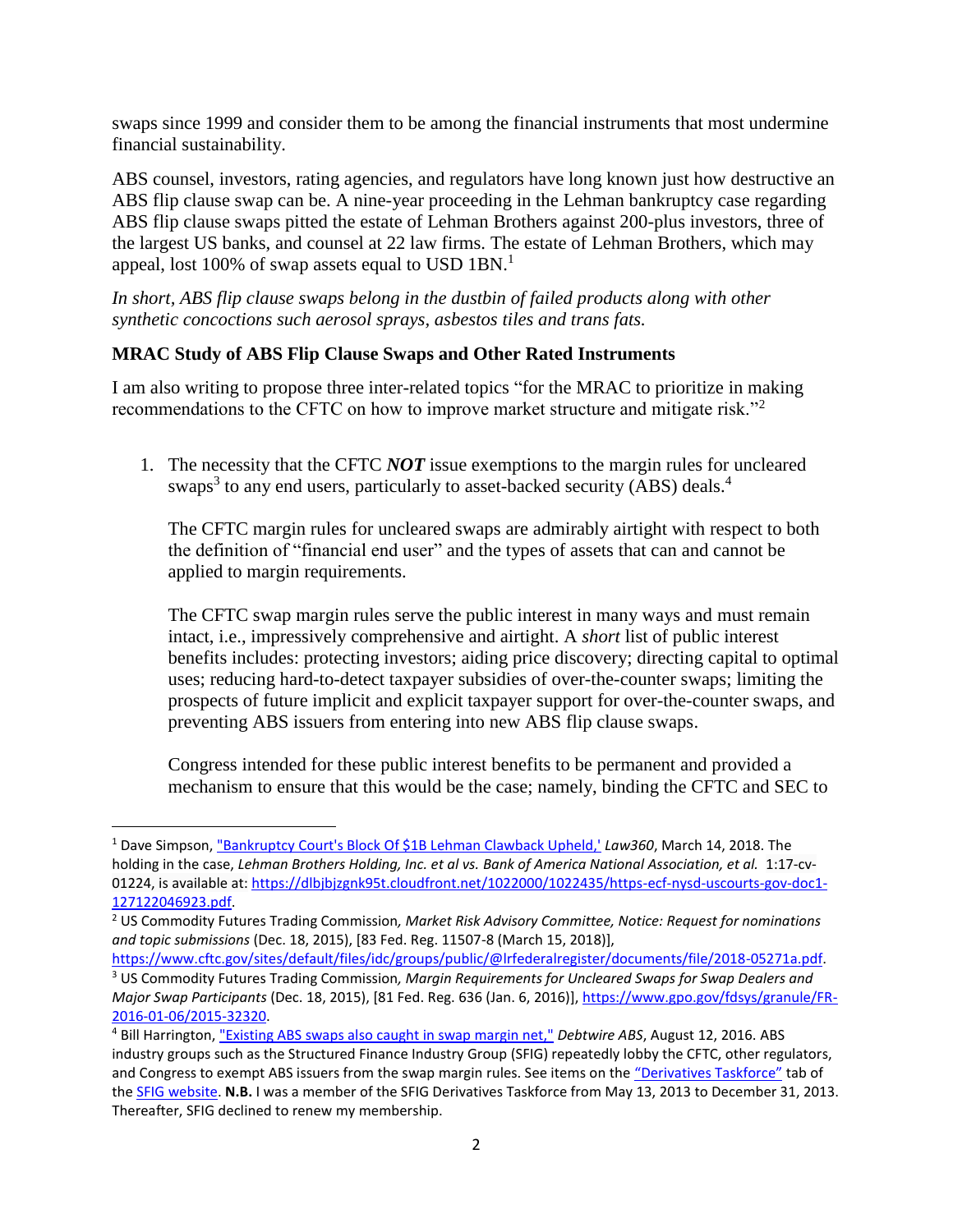enforce Title VII activities without granting exemptions.<sup>5</sup>

 $\overline{\phantom{a}}$ 

Unfortunately, the Treasury strongly advocates that Congress harm the country by passing legislation to undo the respective binding provisions<sup>6</sup> so that the CFTC could exempt swap providers under its purview from requiring financial end users such as ABS issuers to post margin.**<sup>7</sup>**

The CFTC should grant no exemptions to the rules. The ABS flip clause swap provides a perfect example of a type of swap, financial end user, and industry that should be fully subject to the swap margin rules.

- 2. The necessity that *NO* swap dealer and *NO* ABS deal or other end user enter into the type of swap that started and fueled the financial crisis — an uncleared and non-margined swap with a flip clause, replacement provisions, and rating agency conditions (ABS flip clause swap).<sup>8</sup>
- 3. The systemic damage that nationally recognized statistical rating organizations (NRSROs) such as DBRS, Fitch Ratings, Moody's Investors Service, and S&P Global Ratings create in inflating the ratings of cleared derivative contracts, clearinghouses, uncleared cleared derivative contracts, and swap dealers by using the assumption of implicit and explicit government support.<sup>9</sup>

<sup>5</sup> US Department of the Treasury, *["A Financial System that Creates Economic Opportunities,"](https://www.treasury.gov/press-center/press-releases/Documents/A-Financial-System-Capital-Markets-FINAL-FINAL.pdf)* 179 (HTML 189). "Dodd-Frank amended CEA Section 4(c)(1) and Exchange Act Section 36(c) to limit the agencies' [CFTC and SEC] ability to exempt many of the activities covered under Title VII. Limitations on the exemptive authority with respect to the swaps requirements of Dodd-Frank was perhaps a measure to ensure that the agencies, while writing rules and implementing the new regulatory framework, did not unduly grant exemptions." <sup>6</sup> Ibid., 215 (HTML 225). "Treasury would support a legislative amendment to CEA Section 2(h)(7) providing the CFTC with rulemaking authority to modify and clarify the scope of the financial entity definition and the treatment of affiliates… Any legislative amendment should provide the SEC analogous rulemaking authority under Exchange Act Section 3C(g) with respect to exceptions from the clearing requirement for security-based swaps." <sup>7</sup> Ibid., 141 (HTML 151). "Since passage of Dodd-Frank, there have been numerous proposals to modify the definition of financial entity and clarify the scope of the exception for nonfinancial end users' affiliates… For example, certain commercial enterprises use *special purpose vehicles* [italics added] and similar subsidiary structures to engage in derivatives transactions."

<sup>&</sup>lt;sup>8</sup> I am one of the few researchers worldwide to have published pre-crisis analysis and follow-up post-mortems of ABS flip clause swaps. For a comprehensive compilation of my work in assessing rating methodologies for ABS flip clause swaps and other derivative contracts from 1999-2013. See William J. Harrington, [Electronic Letter to the US](https://www.sec.gov/comments/4-661/4661-28.pdf)  [Securities and Exchange Commission "Re: Rule Comment No. 4](https://www.sec.gov/comments/4-661/4661-28.pdf)-661" (June 3, 2013), 1-152. Also, Bill Harrington, US [Financial Regulators Balk at Examining Complex Finance,](http://croataninstitute.org/latest/news/us-financial-regulators-balk-at-examining-complex-finance) *Croatan Institute Views*, February 8, 2018. Also, William J. Harrington, *[Electronic Letter to CFTC Secretary Christopher Kirkpatrick Re: CFTC Letter No. 17-52](http://www.wikirating.org/data/other/20180203_Harrington_J_William_31_Misrepresentations_in_CFTC%20_Letter_No_17-52.pdf)* (February 2, 2018). Wikirating.org posted this letter on February 3, 2018. Also, William J. Harrington[, Submission to the US Commodity](https://comments.cftc.gov/PublicComments/ViewComment.aspx?id=61196&SearchText)  [Futures Trading Commission "Re: RIN 3038](https://comments.cftc.gov/PublicComments/ViewComment.aspx?id=61196&SearchText)-AD54 'Capital Requirements for Swap Dealers and Major Swap [Participants'"](https://comments.cftc.gov/PublicComments/ViewComment.aspx?id=61196&SearchText) (May 4, 2017). Also, Bill Harrington[, "Green STORM RMBS and ABS Flip Clause Swaps,"](https://www.linkedin.com/pulse/green-storm-rmbs-abs-flip-clause-swaps-bill-harrington/) Author's LinkedIn profile, February 28, 2018.

<sup>9</sup> Bill Harrington, ["Moody's bets Germany will support Deutsche Bank derivatives](https://www.debtwire.com/info/moody%E2%80%99s-bets-germany-will-support-deutsche-bank-derivatives-above-all-else-%E2%80%94-analysis) above all else," *Debtwire ABS*, October 12, 2016. Also, William J. Harrington, *Electronic Letter to the US Securities and Exchange Commission* "Re: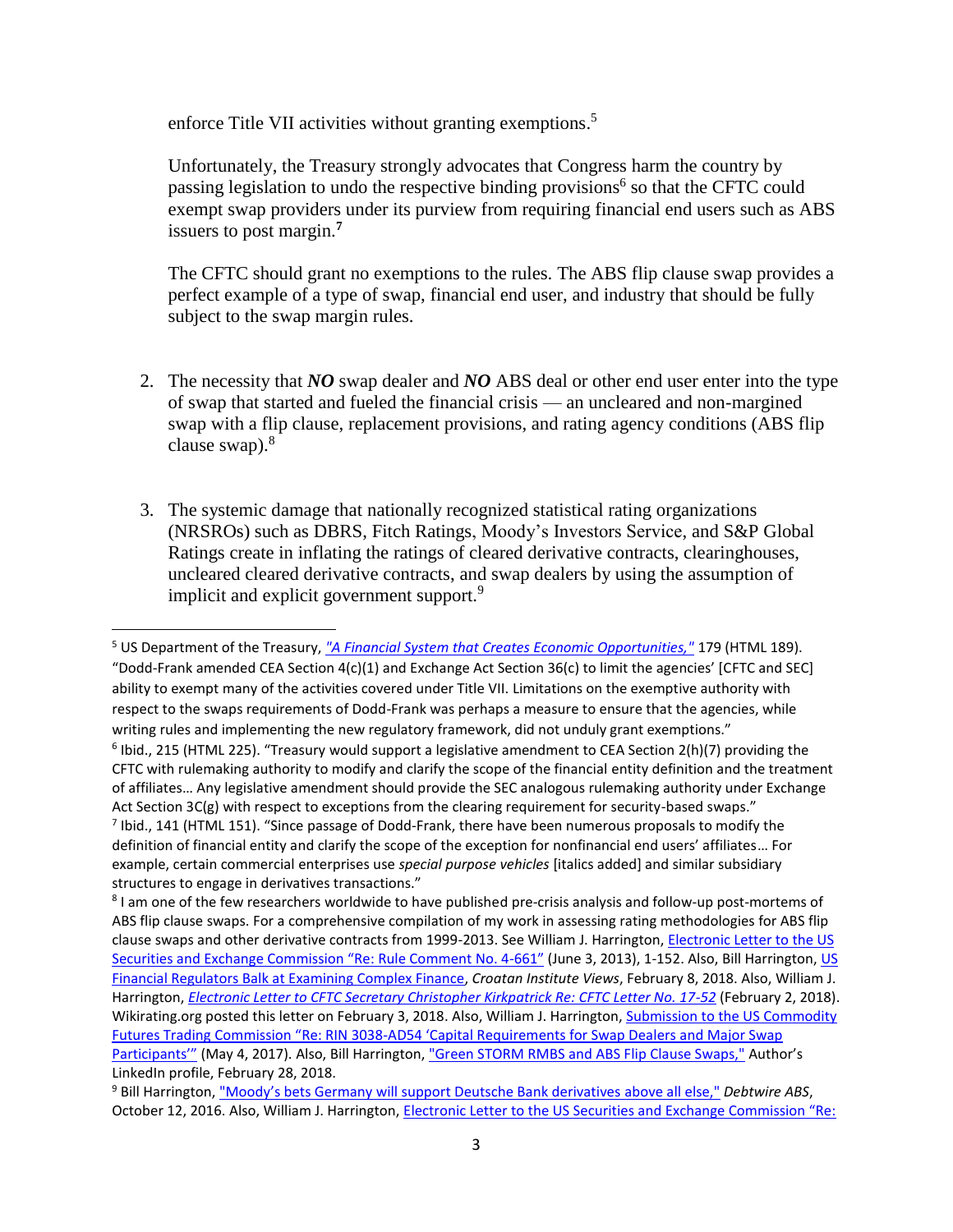As one example, the respective methodologies of all credit rating agencies specify the common template that assigns AAA-ratings to senior ABS when a deal is party to any type of ABS flip clause swap, including one that exchanges two currencies for 35 years. However, no methodologies that the author has reviewed track and tally the exposures that ABS flip clause swaps or derivative contracts in general create for investors, a financial institution, or the whole financial system, i.e., the public at large.

This collective omission by all NRSROs is intentional and leaves the broader society to underwrite the costs of ABS flip clause swaps and other derivative contracts.

## **Two Emails, Each Delivering MRAC Attachments**

I have sent two emails with materials, including this letter, that collectively form my selfnomination to the MRAC, my proposals on how to improve market structure and mitigate market risk, and supporting materials for the foregoing.

The delivering email for this letter is titled "Market Risk Advisory Committee, Commodity Futures Trading Commission, Nomination and Topic Submission WJH1."

The delivering second email is entitled "Market Risk Advisory Committee, Commodity Futures Trading Commission, Nomination and Topic Submission WJH2." This second email contains four PDF attachments.

1. My CV;

 $\overline{\phantom{a}}$ 

- 2. The Moody's methodology for ABS flip clause swaps and US Collateralized Debt Obligations "Moody's Approach for Rating Thresholds of Hedge Counterparties in CDO Transactions" of October 23, 2002. I developed and co-authored this methodology, which was in force until May 25, 2006;
- 3. The Moody's methodology for ABS flip clause swaps for all deals world wide "Framework for De-Linking Hedge Counterparty Risks from Global Structured Finance Cashflow Transactions" of May 25, 2006 (revised to incorporate minor details on October 18, 2010.) I developed and co-authored this methodology (Footnote 1, page 2), which was in force until November 13, 2013; and
- 4. The draft introduction to my upcoming white paper "Can Green Bonds Flourish in ABS Brownfield?"

[Rule Comment No. 4-](https://www.sec.gov/comments/4-661/4661-28.pdf)661" (June 3, 2013), 1-152. Also, Bill Harrington, ["Moody's DOJ Settlement Won't Stop Fake](https://www.linkedin.com/pulse/moodys-doj-settlement-wont-stop-fake-rating-analysis-bill-harrington/)  [Rating Analysis & Derivatives Denial,"](https://www.linkedin.com/pulse/moodys-doj-settlement-wont-stop-fake-rating-analysis-bill-harrington/) Author's LinkedIn profile, January 14, 2017. Also, Norbert J. Gaillard and William J. Harrington, "Efficient, commonsense actions to foster accurate credit ratings," *Capital Markets Law Journal* 11, No.1 (2016): 38-59, https://doi: 10.1093/cmlj/kmv064. **N.B.** The Capital Markets Law Journal kindly allows the author to provide a free-access link to the article on his [biography page](http://croataninstitute.org/william-j-harrington) on the Croatan Institute website. Until recently, [the article was also posted](https://www.banking.senate.gov/public/_cache/files/c7555f23-0cb0-4a05-8911-6be7a0db2f92/7383D4B9E2EED72DAC4D74037A2E6ACA.bill-harrington-submission.pdf) on the website of the US Senate Committee on Banking, Housing and Urban Affairs.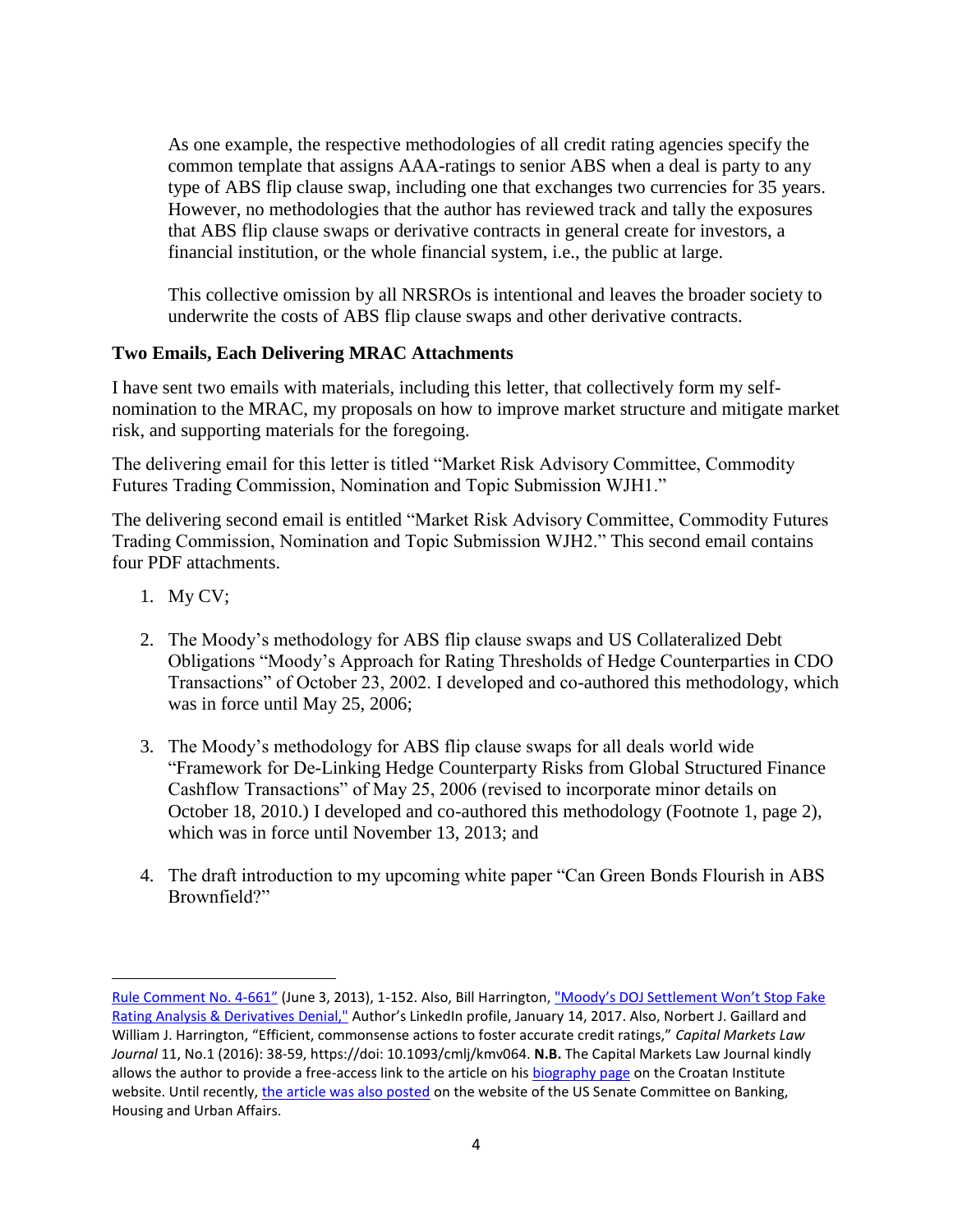## **Biographical Information**

"MRAC members generally serve as representatives and provide advice reflecting the views of organizations and entities that constitute the structure of the derivatives and financial markets…Historically, the MRAC has had approximately 30 members with the following types of entities with interests in the derivatives markets and systemic risk being represented: (i) Exchanges, (ii) clearinghouses, (iii) swap execution facilities, (iv) swap data repositories, (v) intermediaries, *(vi) market makers, (vii) service providers, (viii) end-users, (ix) academia, (x) public interest groups* [bold italic added], and (xi) regulators." 10

…

 $\overline{a}$ 

"To advise the Commission effectively, MRAC members must have **a high-level of expertise and experience in the derivatives and financial markets and the Commission's regulation of such markets, including from a historical perspective** [bold italic added]. To the extent practicable, the Commission will strive to select members reflecting wide ethnic, racial, gender, and **age** [bold italic added] representation. **MRAC members should be open to participating in a public forum** [bold italic added]."

Regarding my credentials and personal qualities that dovetail with the above MRAC specifications — I have worked for derivative market makers, service providers, end-users. I have co-authored a peer-reviewed law article and worked as a derivatives journalist for a specialist wire serve that serves hedge funds and financial counsel. I have pursued a singular public policy advocacy entirely in the public domain.

All my work, including my advocacy, is in the publicly available. Please see my LinkedIn profile, [https://www.linkedin.com/in/williamjharrington/.](https://www.linkedin.com/in/williamjharrington/)

Please also see my biography on the website of the Croatan institute, where I am a senior fellow. [http://croataninstitute.org/william-j-harrington.](http://croataninstitute.org/william-j-harrington)

"Bill Harrington is a Senior Fellow at Croatan Institute. His work centers on boosting the sustainability of the world financial system with the dual aims of rationalizing economic decision-making and avoiding bailouts. He focuses on the capitalization and regulation of derivative contracts and structured finance.

"Bill has evaluated products in the international financial markets since 1987, most recently as a research journalist at Debtwire ABS and before that as a senior vice president and derivatives analyst at Moody's Investors Service (Moody's). He also structured derivative contracts that referenced currencies and global interest rates at Merrill Lynch and analyzed the trading patterns of these indices as an economist at The WEFA Group.

"Since 2011, Bill has worked to rectify the under-capitalization of the types of complex finance that started and fueled the financial crisis. He has submitted technical comments to US and European regulators, to US and UK legislative committees, and to rating agencies such as Fitch

<sup>10</sup> US Commodity Futures Trading Commission*, Market Risk Advisory Committee, Notice: Request for nominations and topic submissions* (Dec. 18, 2015), [83 Fed. Reg. 11507-8 (March 15, 2018)], [https://www.cftc.gov/sites/default/files/idc/groups/public/@lrfederalregister/documents/file/2018-05271a.pdf.](https://www.cftc.gov/sites/default/files/idc/groups/public/@lrfederalregister/documents/file/2018-05271a.pdf)